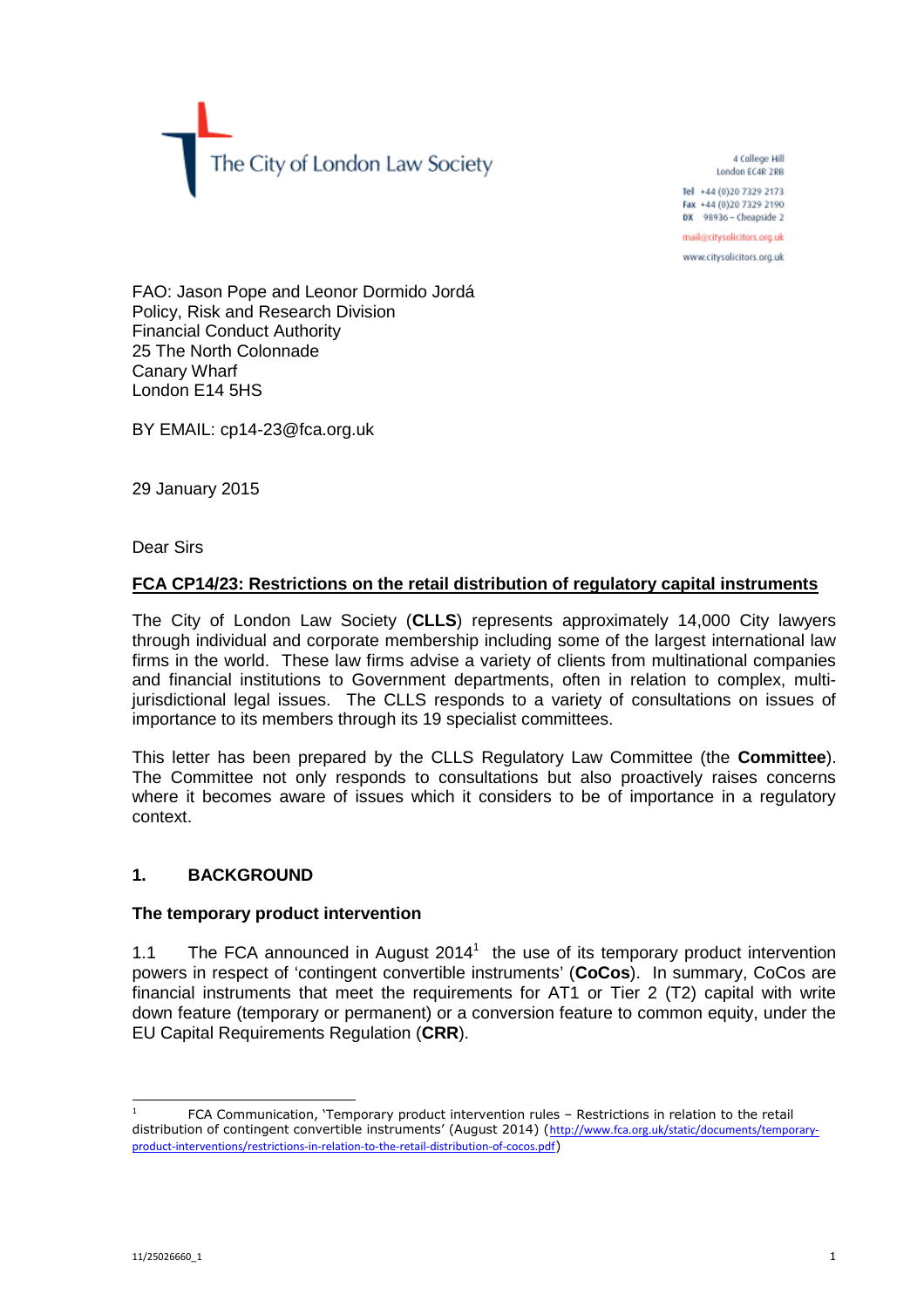1.2 The rules effectively restrict firms from issuing and/or distributing CoCos (which include such instruments issued by mutual societies) to ordinary retail investors (i.e. those that do not fall within specified exemptions).

1.3 The temporary intervention on CoCos was made under s.138M of the Financial Services and Markets Act 2000 (**FSMA**), which did not require consultation or compliance with certain other FSMA requirements (e.g. a cost-benefit analysis).

1.4 Temporary rules are limited to a maximum duration of 12 months. The temporary rules on CoCos expire on 1 October 2015.

## **What is being proposed in Consultation Paper 14/23?**

1.5 The FCA is consulting in CP14/23 $2$  on permanent rules to replace the temporary rules relating to CoCos. It is proposedthat [t](#page-1-0)hese rules will be made under s.137D FSMA, on the basis of advancing the FCA's consumer protection objective. It is worth noting that the FCA is proposing to carry through the scope of the prohibition which reads (draft COBS 22.2.1R) "A firm must not sell or do anything else that would or might result in a retail client in the EEA buying…".

1.6 The 'catch all' nature of the rule is perplexing and there is a genuine concern with this scatter gun approach that could render firms in non-compliance whilst not having a reasonable element of foresight on how their conduct could be caught. For example, a firm effecting an introduction between a wealth manager and the lead manager of a CoCo transaction could be implicated should the outcome be a mis-selling. This broad language stands contrary to the principle that compliance with rules must be practically possible and is capable of being clearly understood by the person subject to the rule so that he has a reasonable notice of its existence, scope and effect.

1.7 Additionally, the proposed new permanent rules seek to impose certain requirements on firms seeking to distribute 'mutual society shares' to ordinary retail investors in the context of a primary issuance.

1.8 'Mutual society shares' are, in summary, financial instruments that meet the requirements for common equity Tier 1 capital (CET1) under Article 28 or 29 CRR and are issued by an institution listed in Article 27 CRR.

## *CoCos*

1.9 The FCA considers CoCos to be highly complex, presenting investment risks that are exceptionally challenging to evaluate, model and price.

1.10 The FCA's intervention against CoCos is consistent with the spirit of the European Securities and Markets Authority (**ESMA**), as articulated in its July 2014 statement on risks associated with investing in CoCos, which concluded that the analysis required to "*fully understand and consider the risks of CoCos and correctly factor those risks into their valuation… can only take place within the skill and resource set of knowledgeable institutional investors*."[3](#page-1-1)

<span id="page-1-0"></span><sup>2</sup> CP14/23, 'Restrictions on the retail distribution of regulatory capital instruments' (October 2014) (http://www.fca.org.uk/static/documents/consultation-papers/cp14-23.pdf)

<span id="page-1-1"></span>ESMA Statement 2014/944, paragraph 6 http://www.esma.europa.eu/system/files/2014-944 statement on potential risks associated with investing in contingent convertible instruments.pdf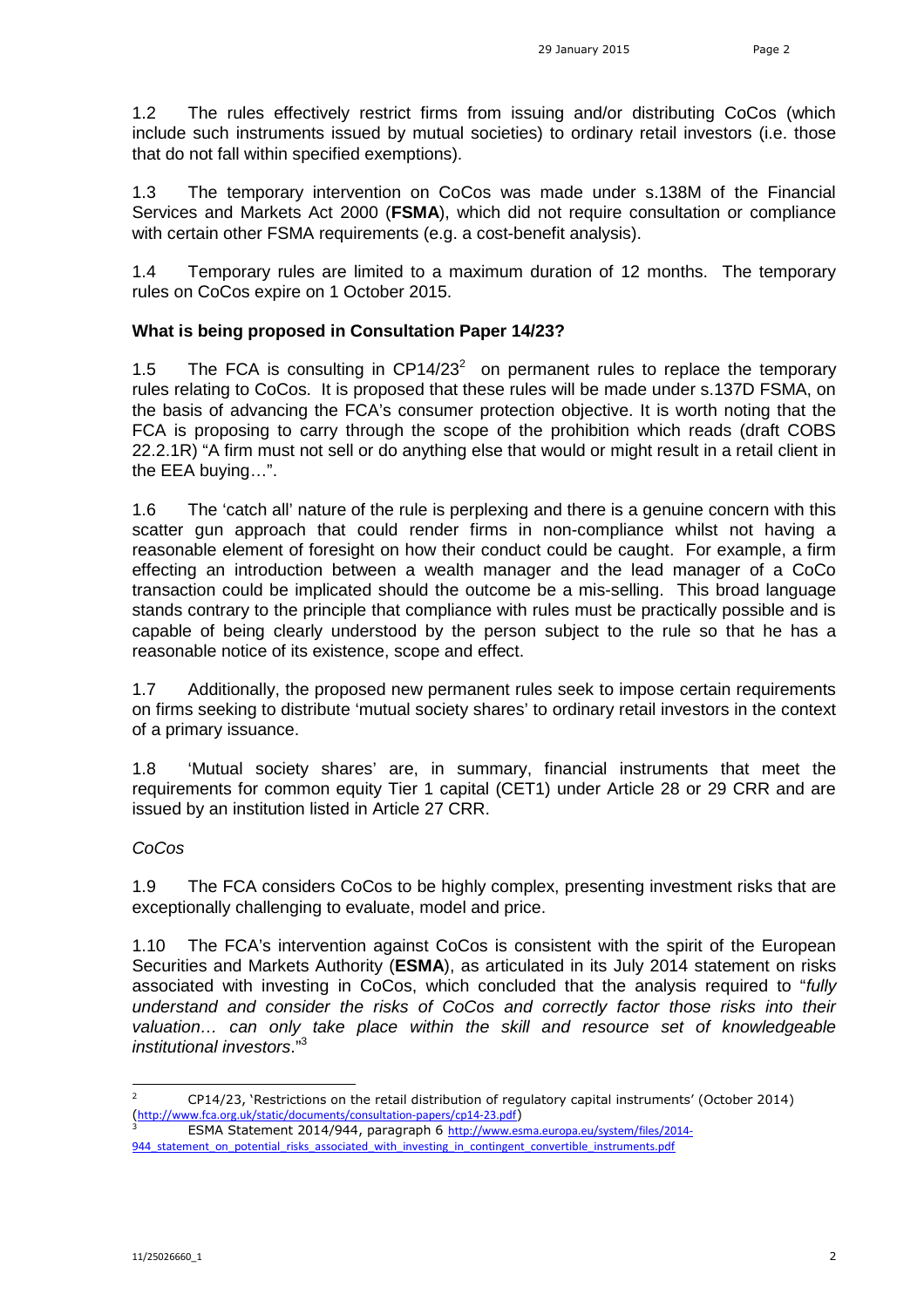## *Mutual society shares*

1.11 In CP14/23, the FCA considers 'mutual society shares' to be complex, risky and posing a significant risk where distributed to non-sophisticated investors.

1.12 Nevertheless, the FCA has determined that a proportionate response to remedying the risks posed by these products is achieved through mandatory disclosure of specified risk warnings and obtaining client acknowledgement of risks.

1.13 The FCA's policy conclusion is in stark contrast to its conclusion for CoCos. For CoCos the FCA has argued: "*we do not consider that other solutions, such as additional disclosure, are likely to be sufficiently effective in this sector, or to have a more positive impact on competition, given the need for specialised knowledge and the highly complex, unfamiliar, and untested, nature of these securities*" [emphasis added].

## **2. MUTUAL SOCIETY SHARES - INCONSISTENCIES IN THE FCA'S APPROACH?**

2.1 The FCA makes the point that neither CoCos nor mutual society shares are created to meet a "*consumer need*", as the focus is on the issuer's prudential requirements.<sup>[4](#page-2-0)</sup> However, a similar view could be taken in relation to ordinary equity shares (also capital raising instruments) - the issuance of shares has never been designed to meet a "consumer need".

2.2 The core characteristics of mutual society shares can be argued as being no different from those of ordinary equity shares (also CET1) issued by other financial services institutions. This reasoning is supported by the FCA's statement that many of the risks regarding mutual society shares "*are similar to those applicable to direct investment in company shares,* [and] *it is worth noting that direct investment in shares is generally risky*." [5](#page-2-1)

2.3 It is long accepted that ordinary retail investors have the requisite sophistication and skill to assess the risks associated with purchasing shares in a bank – even where the issuance is to them in the primary market. As ordinary equity shares and mutual society shares are materially similar, both in terms of risk profile and purpose (as capital raising instruments), it does not seem consistent, rational or proportionate to discriminate against mutual society shares.

## *Not consistent with the scope of the European proposals*

2.4 Both the recent communications of ESMA and the joint European Supervisory Authorities (**ESAs**) [6](#page-2-2) focused solely on CoCos.

2.5 Nevertheless, the FCA appears to have treated mutual society shares as somehow akin to CoCos, stating that "*as with CoCos, we are concerned that these securities are hard for investors to value and that their features may not fit naturally with the needs of ordinary retail investors*."[7](#page-2-3) By extending restrictions to mutual society shares, the FCA's proposed intervention goes beyond the intentions of ESMA and the Joint Committee of the ESAs, .

<span id="page-2-1"></span><span id="page-2-0"></span> $^{4}$  CP14/23, paragraph 3.2

<span id="page-2-2"></span><sup>5</sup> CP14/23, paragraph 3.9 6

JC 2014 62 http://www.esma.europa.eu/system/files/jc\_2014-

<sup>62</sup>\_placement\_of\_financial\_instruments\_with\_depositors\_retail\_investors\_and\_policy\_holders\_self\_placement.pdf

<span id="page-2-3"></span>CP14/23, paragraph 1.18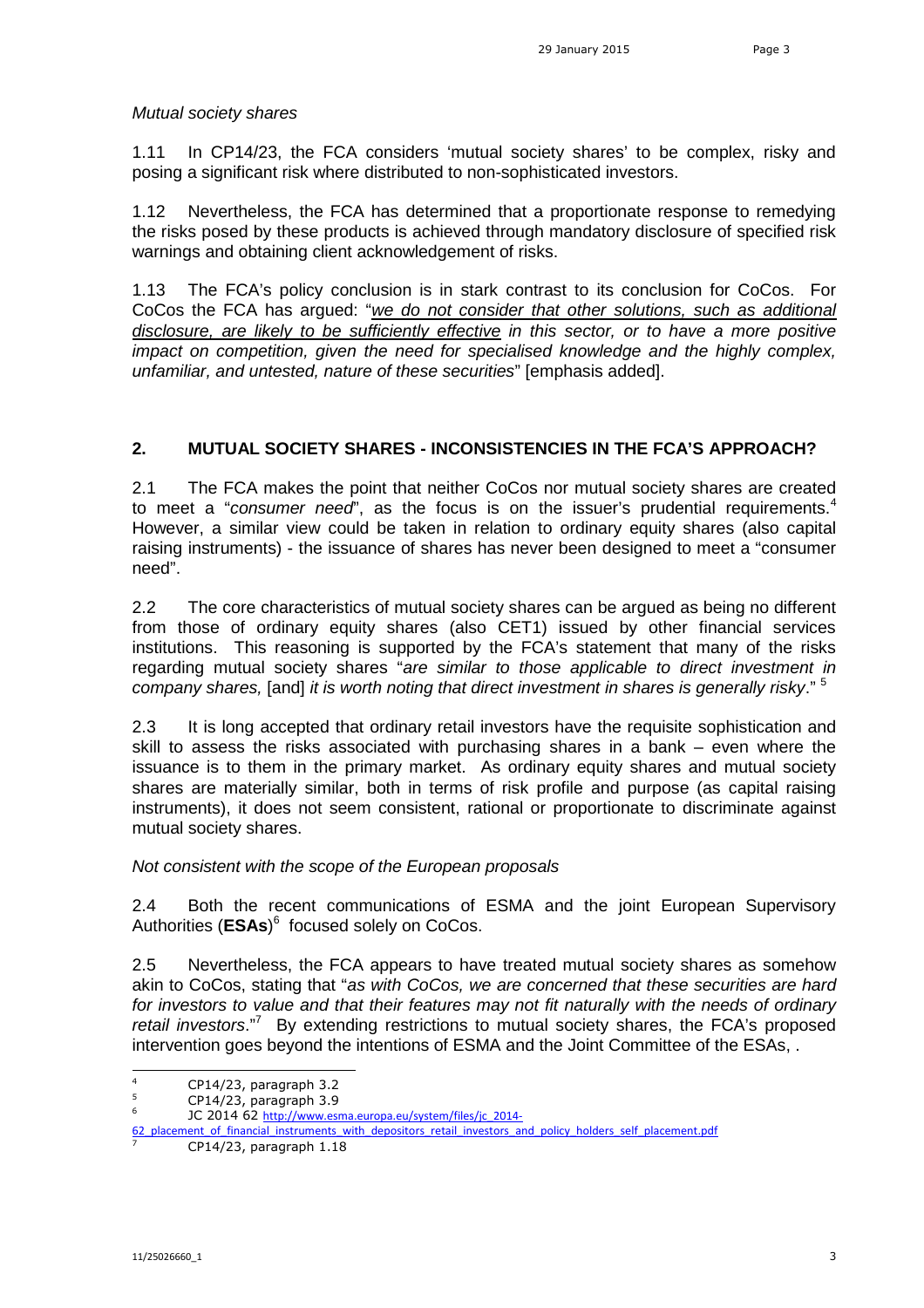#### *Impact on mutual sector*

2.6 Under s.138K FSMA, the FCA is required to provide an opinion on whether the impact of proposed rules on mutual societies is significantly different from the impact on other authorised persons. In the Public Bill Committee on the Financial Services Bill, the Financial Secretary to the Treasury elaborated on the rationale behind this provision regarding mutual societies:

"*…there are situations, such as those around capital, for example, where what might be appropriate for a bank might not be appropriate for a building society or a credit union because of their mutuality. That is an important part of clause 22 [*which introduced the new s.138K FSMA]*. It requires the FCA and the PRA to give more explicit consideration to the impact on mutuals than the FSA does at the moment. There is a widespread concern among the mutual movement that the FSA does not spend enough time thinking about the impact of its regulations or rules on mutuals. The provision helps to redress the balance… It is a coalition commitment to promote diversity in ownership of financial services firms, including mutuals"* [emphasis added].[8](#page-3-0)

2.7 In CP14/23, the FCA acknowledges that mutuality precludes mutuals (such as building societies) from raising capital by issuing ordinary equity shares. This presents a particular challenge and arguably places such institutions at an immediate disadvantage as regards raising regulatory capital.

2.8 However, the FCA is proposing to place restrictions on mutual society shares (CET1 capital) which will constrain the primary market in such instruments and reduce their liquidity. Illiquidity will naturally weaken demand for the instruments and consequently affect their value as a capital raising instrument.

2.9 It is inconsistent with the efficient functioning of the financial services sector to create distortions that frustrate the ability of mutuals to raise regulatory capital. It is likely that such action will hinder diversity in financial services.

## *Conclusion*

2.10 The FCA's proposed restrictions on the distribution of mutual society shares to retail investors are premised on the grounds of consumer protection. However, a number of the features of the restrictions seem to undermine the ultimate goal of protecting 'consumers'.

2.11 We consider that the FCA's proposed intervention measures, with regards to mutual society shares, will:

- (a) reduce the ability of mutual societies to raise capital using the instruments;
- (b) reduce the market demand for such instruments;
- (c) increase the cost of raising capital using such instruments;
- (d) hinder the development of liquidity in the instruments; and

<span id="page-3-0"></span><sup>8</sup> Public Bill Committee Debate (Session 2010-12), 'Financial Services Bill' (8 March 2012) (http://www.publications.parliament.uk/pa/cm201212/cmpublic/financialservices/120308/pm/120308s01.htm)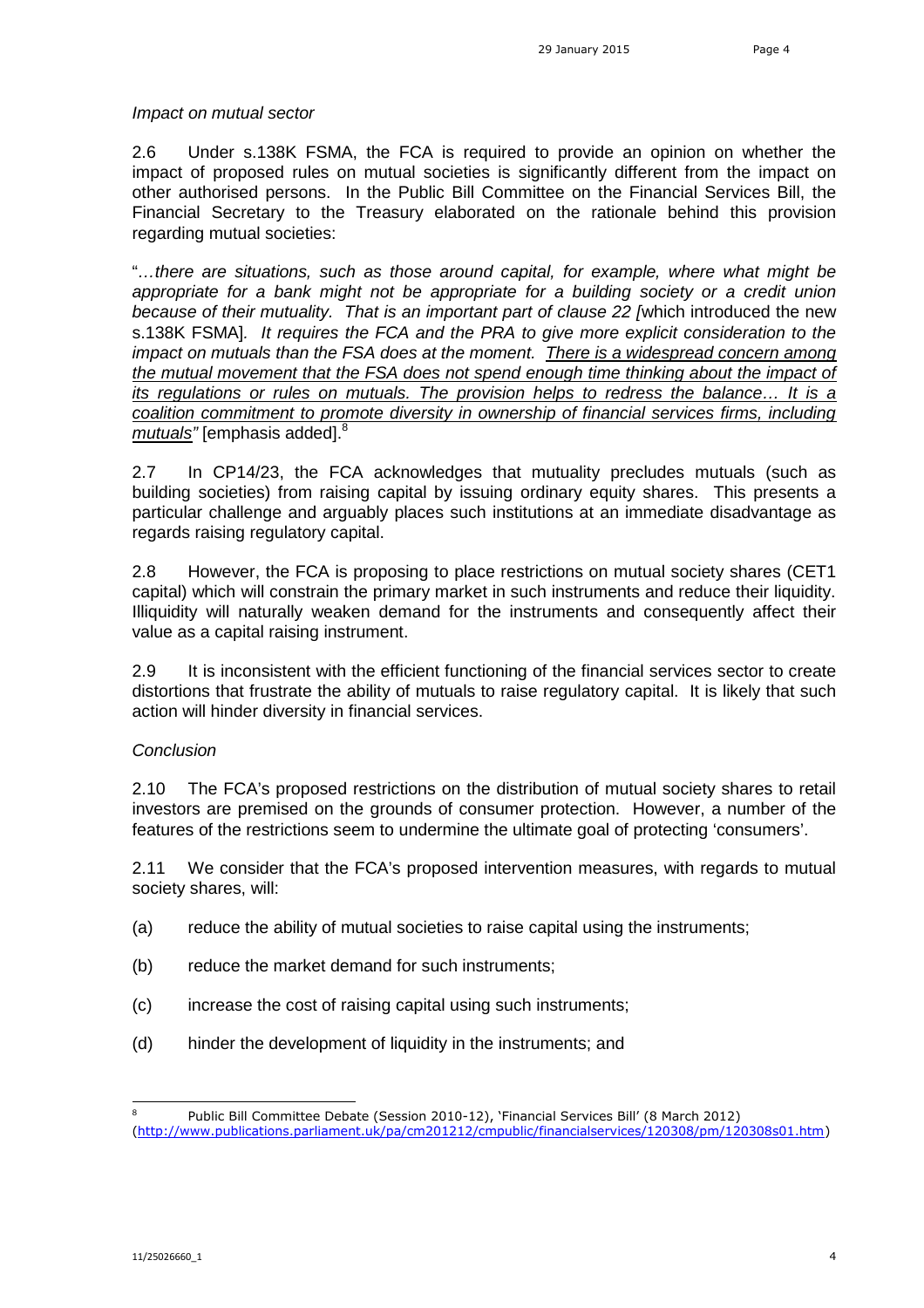(e) increase the risks for those retail investors who do choose to hold such instruments (due to hindering growth in their liquidity and product innovation).

If you would find it helpful to discuss any of these comments then we would be happy to do so. Please contact either Peter Richards-Carpenter by telephone on +44 (0) 20 3400 4178 or by emailat [peter.richards-carpenter@blplaw.com](mailto:peter.richards-carpenter@blplaw.com), or Karen Anderson by telephone on +44 (0) 20 7466 2404 or by emailat [Karen.Anderson@hsf.com](mailto:Karen.Anderson@hsf.com) in the first instance.

Yours faithfully

**Karen Anderson** *Co-chair, CLLS Regulatory Law Committee*

Peter Richards. Carpenter

**Peter Richards-Carpenter** *Co-chair, CLLS Regulatory Law Committee*

© CITY OF LONDON LAW SOCIETY 2015 All rights reserved. This paper has been prepared as part of a consultation process. Its contents should not be taken as legal advice in relation to a particular situation or transaction.

# **THE CITY OF LONDON LAW SOCIETY REGULATORY LAW COMMITTEE**

Individuals and firms represented on this Committee are as follows:

Karen Anderson (Herbert Smith Freehills LLP) (Co-chair) Peter Richards-Carpenter (Berwin Leighton Paisner LLP) (Co-chair) David Berman (Macfarlanes LLP) Peter Bevan (Linklaters LLP) Margaret Chamberlain (Travers Smith LLP) Simon Crown (Clifford Chance LLP) Richard Everett (Travers Smith LLP) Robert Finney (Holman Fenwick Willan LLP) Angela Hayes (King & Spalding LLP) Jonathan Herbst (Norton Rose LLP) Mark Kalderon (Freshfields Bruckhaus Deringer LLP) Etay Katz (Allen & Overy LLP) Ben Kingsley (Slaughter and May) Tamasin Little (King & Wood Mallesons LLP) Simon Morris (CMS Cameron McKenna LLP) Rob Moulton (Ashurst LLP) James Perry (Ashurst LLP) Stuart Willey (White & Case LLP)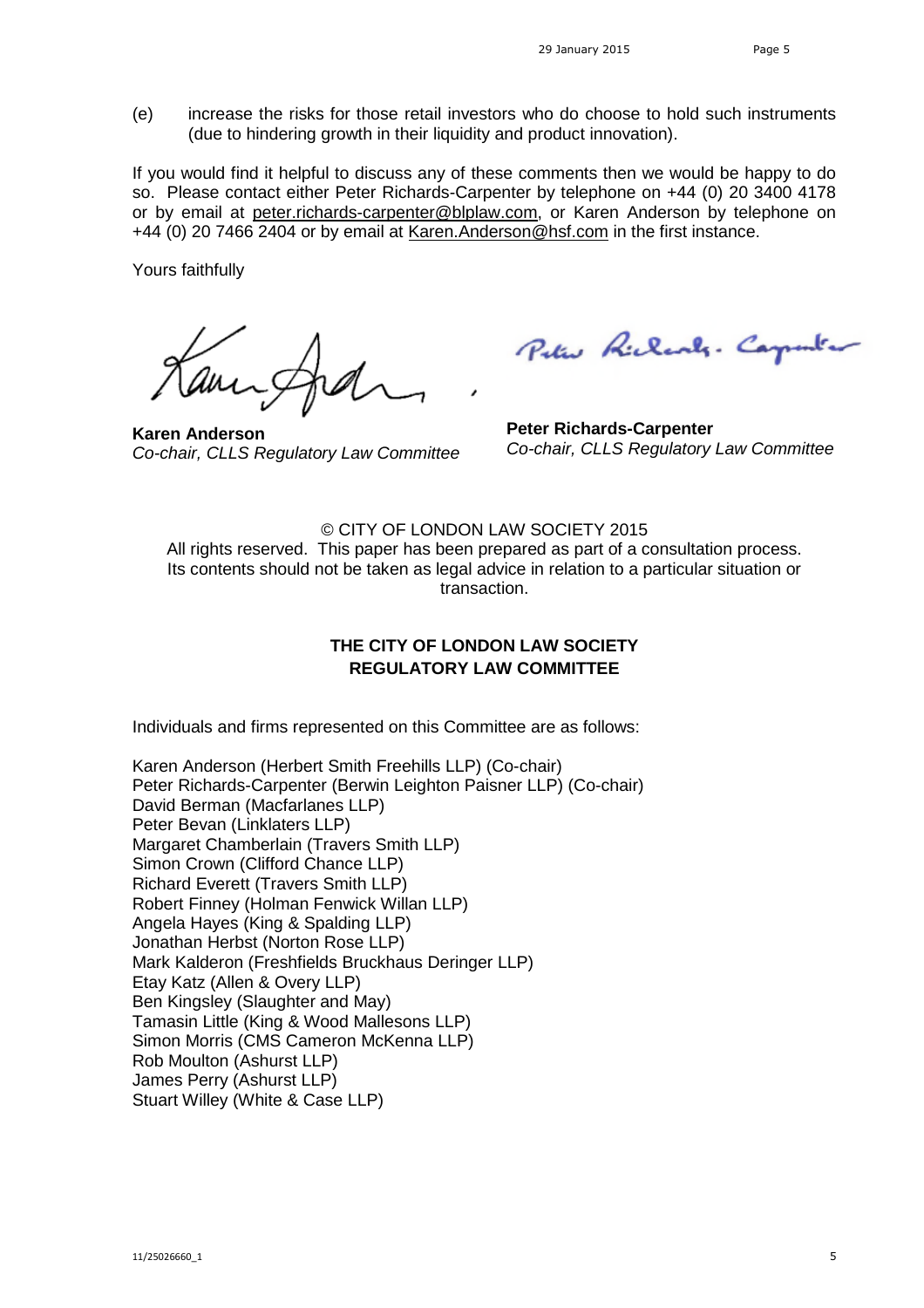## **ANNEX 1**

### **CONDITIONS FOR THE EXERCISE OF PRODUCT INTERVENTION POWERS**

1.1 The FCA, under s.137D FSMA, may make product intervention rules where it appears "necessary and expedient" for the purpose of advancing its consumer protection objective or its competition objective.

1.2 In PS13/3 factors the FCA would consider when making temporary product intervention rules were detailed. These include general, contextual and competition considerations.[9](#page-5-0)

#### *General considerations*

1.3 In general terms, in making product intervention rules, the FCA will *"consider a product intervention rule where it identifies a risk of consumer detriment arising from a particular product, type of product, or practices associated with a particular product or type of product.*" In making such rules, the FCA will have regard to general considerations, which include whether the proposed rules are:

(a) an appropriate and effective means of addressing actual or potential consumer detriment associated with a particular product or group of products;

(b) a proportionate and deliverable means of addressing actual or potential detriment;

(c) compatible with the FCA's duty to promote effective competition in the interests of consumers (s.1B(4) FSMA);

(d) supported by sufficient and appropriate evidence;

- (e) transparent in their aim and operation; and
- $(f)$  likely to be beneficial for consumers, when taken as a whole.

1.4 In addition, the FCA will consider the risk that the rules have a negative impact on protected groups in the Equality Act 2010 and whether the rules can promote equality and good relations.

## *Contextual considerations*

1.5 The FCA will take into account the following contextual considerations in response to an identified product-centred issue:

(a) the potential scale of detriment in the market – issues involving products with a large or potentially large customer base are more likely to require product intervention;

(b) the potential scale of detriment to individual customers – issues that may lead to high detriment for individual customers are more likely to require product intervention;

<span id="page-5-0"></span><sup>9</sup> PS13/3, paragraphs 19-25